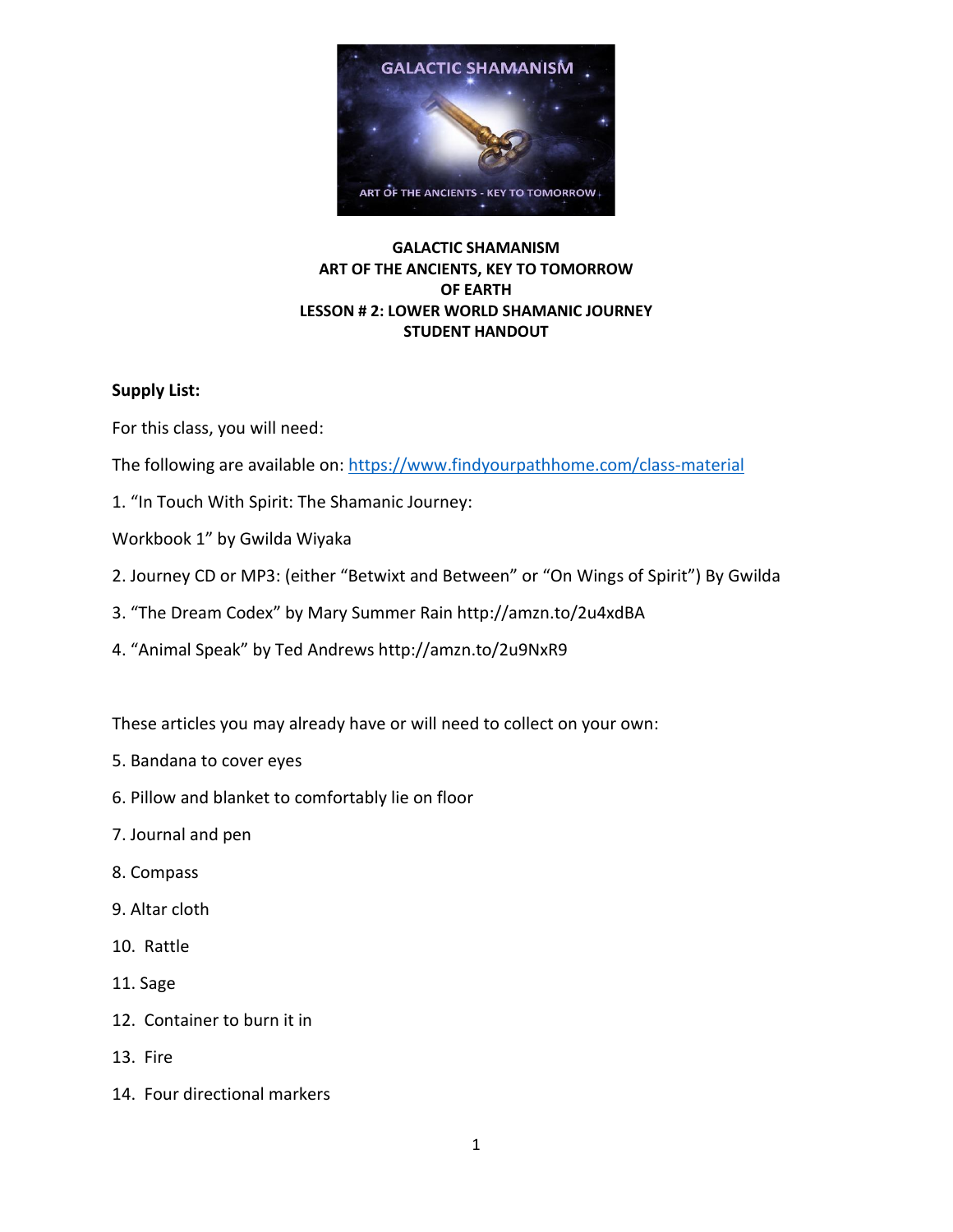### 15. Candle and holder

### **Prayers for Calling in the Directions:**

Start in the East, and work clockwise to South, West, and North, shaking your rattle, and evoking

each direction:

The purpose of the rattle, is to help us enter an altered state of consciousness, enabling us to connect with the quantum level.

### **Prayer to the East:**

Facing the east, shake your rattle and call:

Spirit of the East – please join me, sister. Land of dawn – springtime – innocence – childhood –

of the element earth – and budding things.

Please fill me with your gifts and powers – that I may bring them into the world – through this

work – through the will of the Great Spirit – to best serve all concerned.

Spirit of the East – please join me.

# **Prayer to the South:**

Facing the south, shake your rattle and call:

Spirit of the South – please join me, brother. Land of mid-day – ever-light – summer – adulthood

 $-$  passion – co-creation – of the element fire – and growing things.

Please fill me with your gifts and powers – that I may bring them into the world – through this

work – through the will of the Great Spirit – to best serve all concerned.

Spirit of the South – please join me.

### **Prayer to the West:**

Facing the west, shake your rattle and call: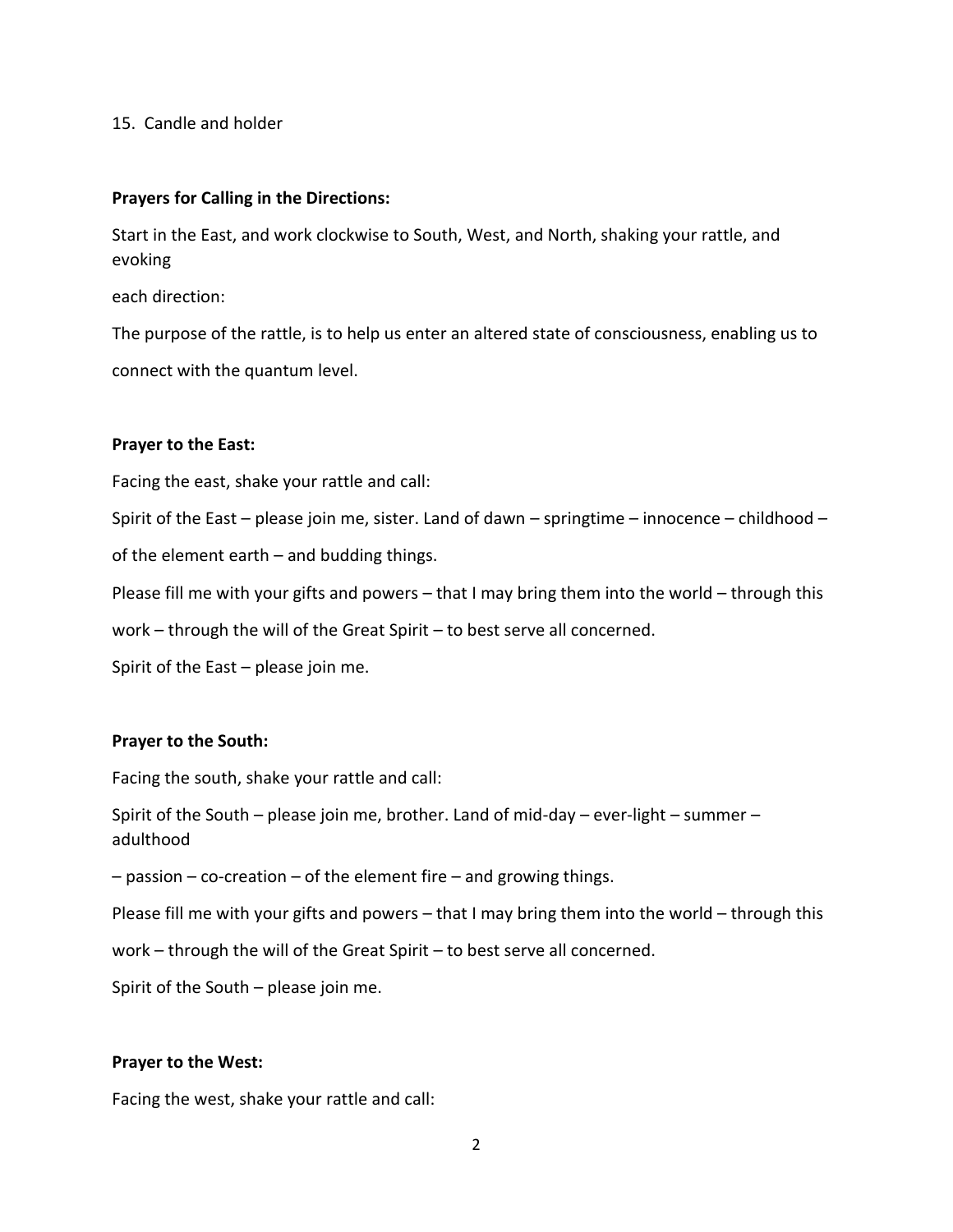Spirit of the West – please join me, sister. Land of sunset – fall – midlife – discernment – inward turning – of the element water – and harvest.

Please fill me with your gifts and powers – that I may bring them into the world -through this work – through the will of the Great Spirit – to best serve all concerned. Spirit of the West – please join me.

### **Prayer to the North:**

Facing the North, shake your rattle and call:

Spirit of the North – please join me, brother. Land of darkness – winter – the ancestors and elders

 $-$  of wisdom and gratitude  $-$  of the element air  $-$  and transmutation.

Please fill me with your gifts and powers – that I may bring them into the world – through this

work – through the will of the Great Spirit – to best serve all concerned.

Spirit of the North – please join me.

Once you have called in the cardinal directions, direct your intention to the center.

Again shaking your rattle, call in the three aspects of center:

### **Prayer to the Earth**

Looking downward, shake your rattle and call:

Spirit of the Earth – please join me, blessed lady – mother of my body – planet of my birth –

Gaia – Land of nurturance – and the feminine.

Please fill me with your gifts and powers – that I may bring them into the world – through this

work – through the will of the Great Spirit – to best serve all concerned.

Spirit of the Earth – please join me.

#### **Prayer to the sky**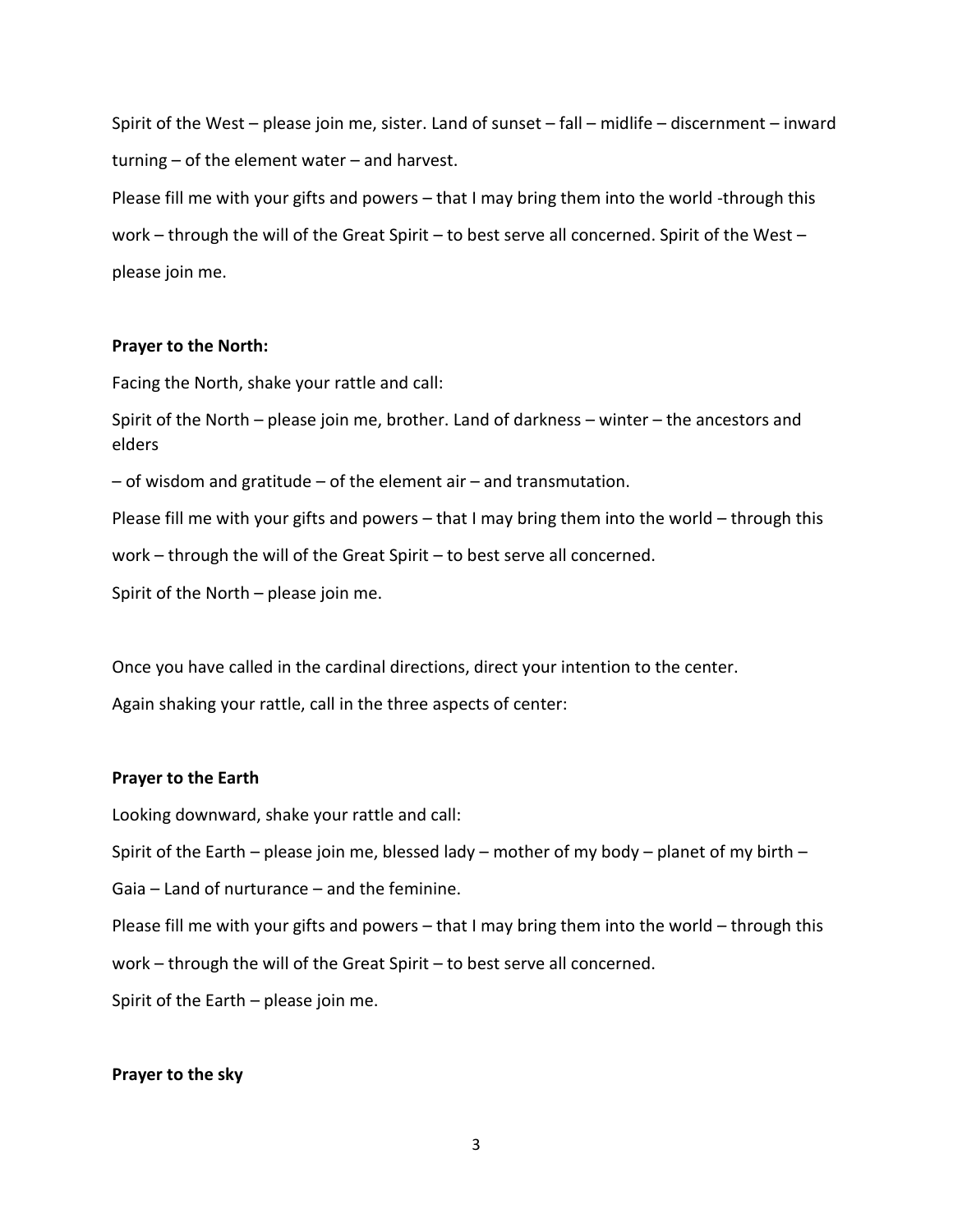Looking to the sky, shake your rattle and call:

Spirit of the Sky – please join me. Land of the Star Nations – father of all living things – source of guidance.

Please fill me with your gifts and powers – that I may bring them into the world – through this work – through the will of the Great Spirit – to best serve all concerned.

Spirit of the Sky, please join me.

### **Prayer to the heart**

Place your hand over your heart, shake your rattle and call:

Spirit of heart – please join me. Land of unity – unconditional love – neutrality – and balance. Please fill me with your gifts and powers – that I may bring them into the world – through this work – through the will of the Great Spirit – to best serve all concerned. Spirit of heart – please join me.

# **Light Candle**

At this point if you have used a candle for the center light it. If you have used a center stone for your altar, simply direct your attention to it.

State – "It has begun."

# **The Five Laws of Ethical Shamanic Practice are:**

- 1) Shamanism works within natural law
- 2) Shamanism is not practiced without permission
- 3) Shamanism does not impose energy, where it does not belong
- 4) Shamanism does not take energy away, from where it does belong
- 5) Shamanism does no harm

\_\_\_\_\_\_\_\_\_\_\_\_\_\_\_\_\_\_\_\_\_\_\_\_\_\_\_\_\_\_\_\_\_\_\_\_\_\_\_\_\_\_\_\_\_\_\_\_\_\_\_\_\_\_\_\_\_\_\_\_\_\_\_\_\_\_\_\_\_\_\_\_\_\_\_\_\_\_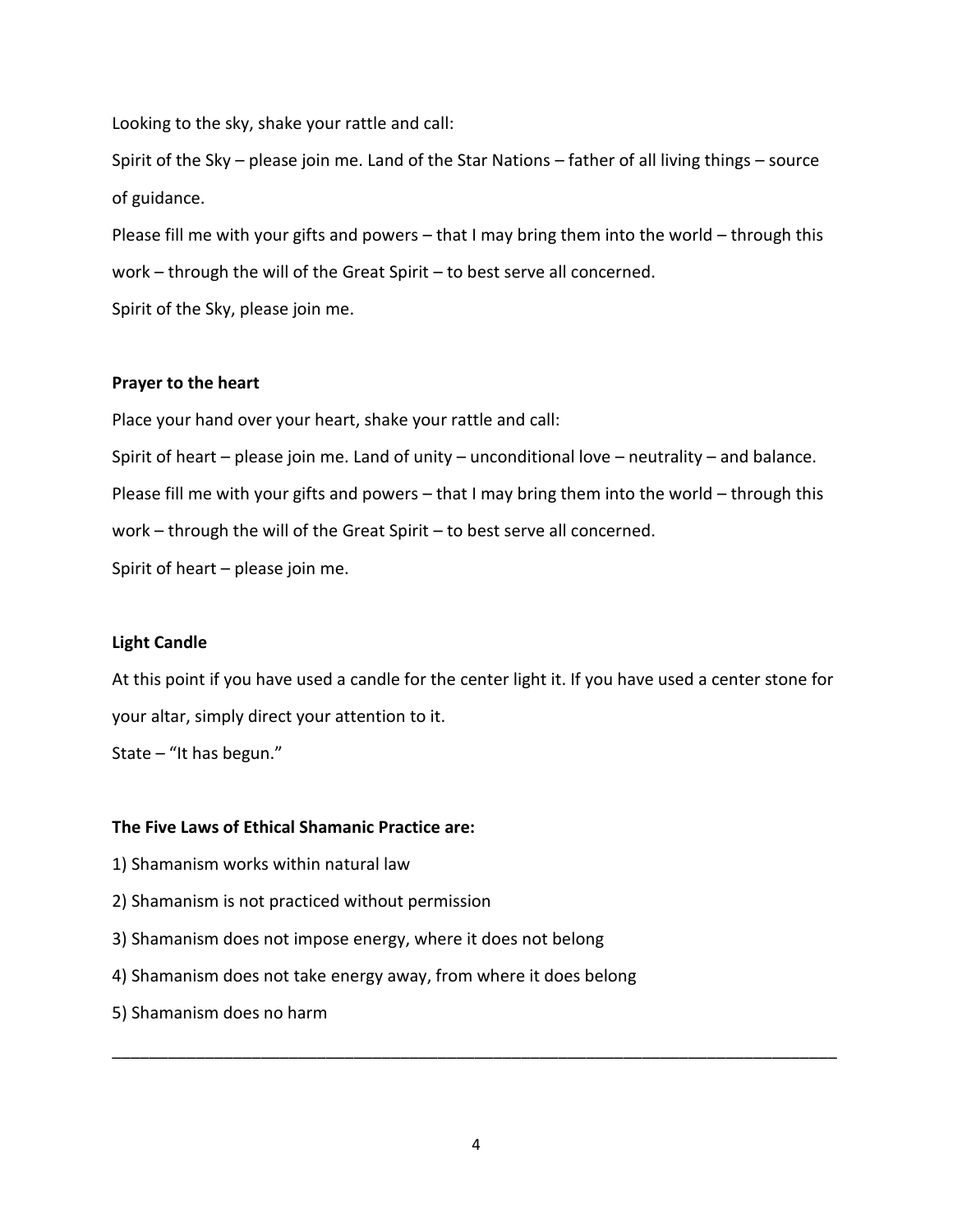### **Test for Certificate of Completion**

Now that you have taken the first class in the Galactic Shamanism Series, you can choose to take the test for completion and send the filled-out word doc to touchin@findyourpathhome.com. Once a passing grade has been determined by a Path Home Certified Shamanic Instructor, you will be sent a certificate of completion for Class 1: The Medicine Wheel.

### **Further Studies**

I sincerely hope you greatly benefit from these teachings, and that they support you and your loved ones during these times of rapid change.

The Galactic Shamanism: Art of the Ancients, Key to tomorrow: Of Earth series has six lessons. The information builds upon itself, so it is important to take them in order.

#### **OF EARTH**

Class 1: The Medicine Wheel Class 2: Lower World Shamanic Journey Class 3: Sanctuary: Creating Sacred Space Class 4: Power Animals: The Shamanic Art of Shape Shifting Class 5: Elementals & Faery Folk Class 6: Omenology To be followed by: Galactic Shamanism: Art of the Ancients, Key to tomorrow:

### **OF STARS**

Lesson 7: Upper World Shamanic Journey Lesson 8: Spirit Guides and Angels: Connecting with Your Higher Self & Galactic Beings Lesson 9: Life Purpose